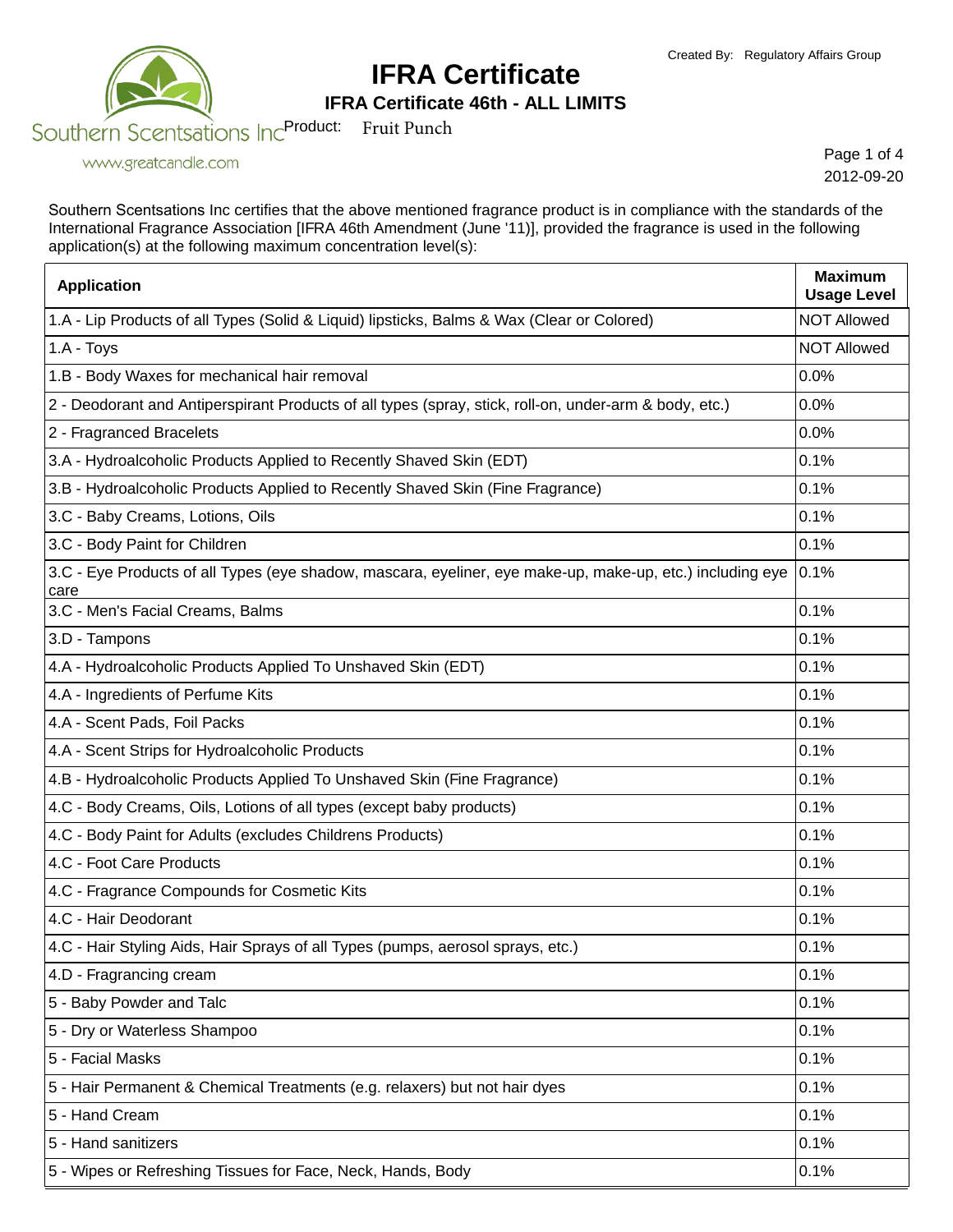### **IFRA Certificate 46th - ALL LIMITS**

Product: Fruit Punch

Page 2 of 4 2012-09-20

| <b>Application</b>                                                                                                            | <b>Maximum</b><br><b>Usage Level</b> |
|-------------------------------------------------------------------------------------------------------------------------------|--------------------------------------|
| 5 - Women's Facial Creams/Facial Make-up                                                                                      | 0.1%                                 |
| 6 - Mouthwash, Including Breath Sprays                                                                                        | <b>NOT Allowed</b>                   |
| 6 - Toothpaste                                                                                                                | <b>NOT Allowed</b>                   |
| 7.A - Baby Wipes                                                                                                              | 0.1%                                 |
| 7.A - Intimate (Feminine) Wipes                                                                                               | 0.1%                                 |
| 7.A - Toilet Wipes & Paper                                                                                                    | 0.1%                                 |
| 7.B - Insect Repellent (intended to be applied to the skin)                                                                   | 0.1%                                 |
| 8.A - All Powders & Talcs (Except baby Powders & Talcs)                                                                       | 0.1%                                 |
| 8.A - Hair Styling Aids Non-Spray of all types (mousse, gels, leave-in conditioners)                                          | 0.1%                                 |
| 8.A - Make-up Removers of all types (not including face cleansers)                                                            | 0.1%                                 |
| 8.A - Nail Care                                                                                                               | 0.1%                                 |
| 8.B - Hair Dyes                                                                                                               | 0.1%                                 |
| 9.A - Bath Gels, Foams, Mousses, Salts, Oils & other products added to bathwater                                              | 0.1%                                 |
| 9.A - Body Washes of all types (including baby washes) & Shower Gels of all Type                                              | 0.1%                                 |
| 9.A - Conditioner (Rinse-Off)                                                                                                 | 0.1%                                 |
| 9.A - Depilatory                                                                                                              | 0.1%                                 |
| 9.A - Face Cleansers of all types (washes, gels, scrubs, etc.)                                                                | 0.1%                                 |
| 9.A - Shampoos of all types (including baby shampoos)                                                                         | 0.1%                                 |
| 9.A - Shaving Creams of all types (stick, gels, foams, etc.)                                                                  | 0.1%                                 |
| 9.A - Soap Liquid & Bar (Toilet Soap)                                                                                         | 0.1%                                 |
| 9.B - Feminine Hygiene - Pads & Liners                                                                                        | 0.1%                                 |
| 9.B - Wheat Bags                                                                                                              | 0.1%                                 |
| 9.C - Air fresheners sprays (incl. Room Sprays, Aerosols & Pump; excl. deodorant, hair styling aids, &<br>animal)             | 0.1%                                 |
| 9.C - Facial Tissues, Napkins, Paper Towels & Toilet Paper                                                                    | 0.1%                                 |
| 10.A - Dry Cleaning Kits                                                                                                      | 0.1%                                 |
| 10.A - Fabric Softeners of all types including fabric softener sheets                                                         | 0.1%                                 |
| 10.A - Hand Dishwashing Detergent including concentrates                                                                      | 0.1%                                 |
| 10.A - Handwash Laundry Detergents of all types inluding concentrates                                                         | 0.1%                                 |
| 10.A - Hard Surface Cleaners (Bathroom & Kitchen Cleansers & Furniture polish, etc.)                                          | 0.1%                                 |
| 10.A - Machine Wash Laundry Detergent & Bleach (liquids, powders, tablets, etc.) including laundry bleach<br>and concentrates | 0.1%                                 |
| 10.A - Other Household Cleaning Products (fabric, soft surface & Carpet Cleaners)                                             | 0.1%                                 |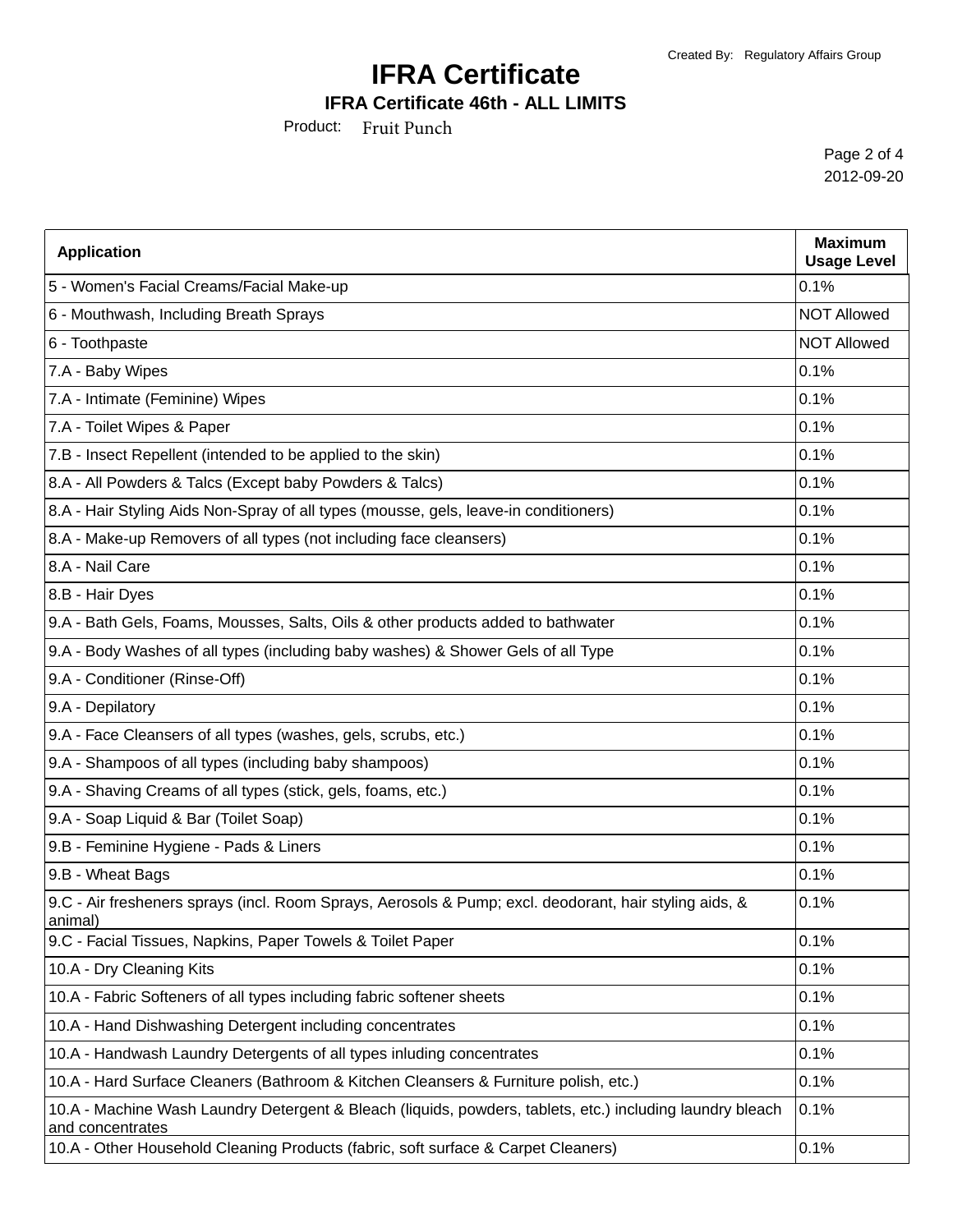### **IFRA Certificate 46th - ALL LIMITS**

Product: Fruit Punch

Page 3 of 4 2012-09-20

| <b>Application</b>                                                                                                                             | <b>Maximum</b><br><b>Usage Level</b> |
|------------------------------------------------------------------------------------------------------------------------------------------------|--------------------------------------|
| 10.A - Shampoos for pets                                                                                                                       | 0.1%                                 |
| 10.B - Diapers                                                                                                                                 | 0.1%                                 |
| 10.B - Toilet seat wipes                                                                                                                       | 0.1%                                 |
| 11.A - All Non-Skin Contact                                                                                                                    | No Restriction                       |
| 11.A.1 - Candles                                                                                                                               | No Restriction                       |
| 11.A.2 - Air Fresheners (Solids or Closed systems with no skin contact). Excluding aerosol products                                            | No Restriction                       |
| 11.A.2.a - Joss Sticks, Incense, Crystals/Stones, Blotters, Sachets & Fragrance Lamp Ring                                                      | No Restriction                       |
| 11.A.2.b - Liquid Air Freshener Refills (Cartridge Systems)                                                                                    | No Restriction                       |
| 11.A.2.c - Scent delivery systems using dry air technology that releases a fragrance without sprays, aerosols No Restriction<br>or heated oils |                                      |
| 11.A.2.d - Concentrated Aerosol Air Fresheners for metered systems                                                                             | No Restriction                       |
| 11.A.2.e - Air Delivery Systems (Automated or with Manual Activator) with no contact with dispensing port.                                     | No Restriction                       |
| 11.A.3 - Floor Wax                                                                                                                             | No Restriction                       |
| 11.A.4 - Fuels & Paints                                                                                                                        | No Restriction                       |
| 11.A.5 - Insecticides (mosquito coil, paper, electrical, for clothing) excluding aerosols                                                      | No Restriction                       |
| 11.A.6 - Machine only Laundry Detergent (e.g. liquitabs)                                                                                       | No Restriction                       |
| 11.A.7 - Plastic Articles (excluding toys)                                                                                                     | No Restriction                       |
| 11.A.8- Scent Pack                                                                                                                             | No Restriction                       |
| 11.A.9 - Toilet Blocks                                                                                                                         | No Restriction                       |
| 11.B - All Incidental Skin contact                                                                                                             | 25.1%                                |
| 11.B.1 - Liquid Air Freshener Refills (Non-Cartridge Systems)                                                                                  | 25.1%                                |
| 11.B.2 - Shoe Polishes                                                                                                                         | 25.1%                                |
| 11.B.3 - Deodorizers/Maskers not intended for skin contact (Fabric drying machine deodorizers, carpet<br>powders)                              | 25.1%                                |
| 11.B.4 - Machine Dishwash detergent and deodorizers                                                                                            | 25.1%                                |
| 11.B.5 - Scratch and Sniff                                                                                                                     | 25.1%                                |
| 11.B.6 - Animal sprays & Cat Litter                                                                                                            | 25.1%                                |
| 11.B.7 - Treated Textiles (starch sprays, fabric treated with fragrance after wash, deodorizers for textiles,<br>tights with moisturizers)     | 25.1%                                |
| 11.B.8 - Odored Distilled Water (that can be added to steam irons)                                                                             | 25.1%                                |
| 11.B.9 - Infused Socks                                                                                                                         | 25.1%                                |